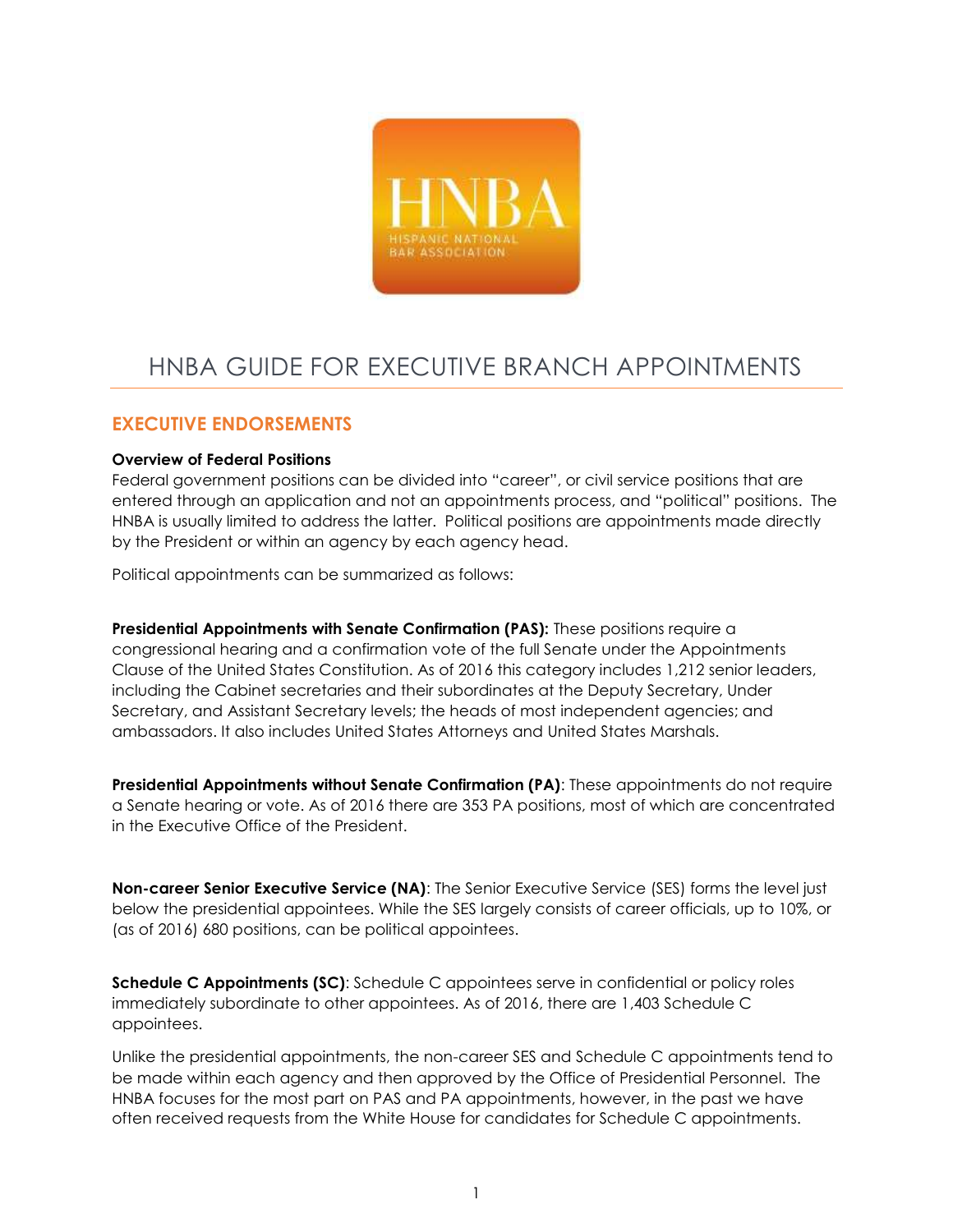Every federal appointment position is listed in the "U.S. Government Policy and Supporting Positions" book, known as the "[Plum Book](https://www.gpo.gov/fdsys/pkg/GPO-PLUMBOOK-2012/pdf/GPO-PLUMBOOK-2012.pdf)". As a first step, every candidate should do their homework and review the plum book to narrow down what positions are of interest to them (which agency, in which area, and what specific role).

## **To provide some guidance, generally, HNBA members find a role or roles of interest by looking for positions based on the following categories (and matching them to their interests):**

- 1. General Counsel of an agency, or in the legal department
	- a. Examples: General Counsel at Department of Agriculture; Deputy General counsel at Office of Management and Budget; Securities and Exchange Commission; etc.
- 2. Positions in the Department of Justice and U.S. attorney positions in their home state
	- a. Examples: Assistant Attorney General for Civil Rights; Deputy Attorney General; Assistant Attorney General for the Antitrust division; U.S. Attorney for the Southern District of Florida, etc.
- 3. High level policy roles
	- a. Examples: Head of the Domestic Policy Council; Special Assistant to the President; Director of the Office of Drug Enforcement Policy.
- 4. High level management roles
	- a. Examples: U.S. Treasurer (different from Secretary of the Treasury); Director of the Office of Management and Budget; Chief of Staff for the Department of Commerce; Chief of Staff for the Office of Personnel and Management.
- 5. Intergovernmental affairs
	- a. Examples: Intergovernmental affairs roles exist in the White House and the agencies, and they serve as the liaisons between local, state, and the federal government to coordinate policy.
- 6. Subject-matter focus
	- a. USTR (for attorneys in international trade); USPTO; FCC; SEC.
- 7. High profile White House positions
	- a. Examples: Deputy Chief of Staff; White House Counsel; Head of the Office of Public Engagement; Special Assistant to the President for Presidential Personnel.

**Key roles that exist in each agency are:** Secretary, Undersecretaries or Assistant Secretaries; General Counsel; Chief of Staff; White House Liaison; Congressional Liaison (usually requires experience on Capitol Hill).

Additionally, there are roles that are military roles, or deal with the military, throughout the federal government; and almost every agency has an international component (office of International Affairs).

## **Basic Qualifications**

- HNBA membership
- The extent to which the candidate is engaged and supportive of the Hispanic community
- Integrity, character, and professional reputation
- The depth of professional experience and its relationship to the position being sought (for example, a one or two-year associate should not apply for a cabinet position or for a